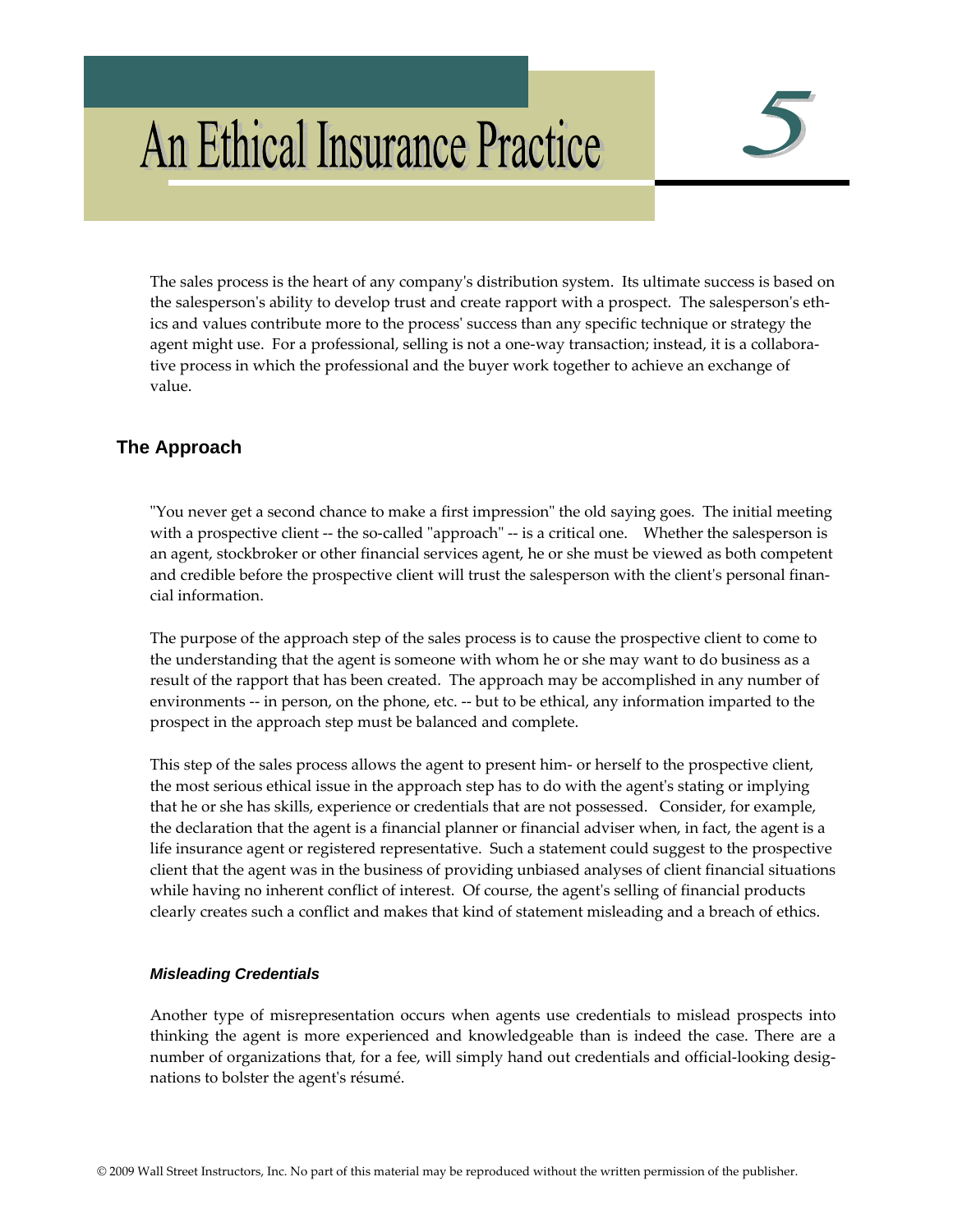In 2008, Florida law was amended to specifically prohibit agents from using designations that mis‐ represent the agent qualifications:

¨ When making a sales presentation or solicitation for insurance, an agent is prohibited from utilizing designations or titles that falsely imply that he or she has special financial knowledge or has obtained specialized financial training or is certified or qualified to provide specialized financial advice to senior citizens.

¨ Terms such as "financial advisor" may not be used to falsely imply that an agent is licensed or qualified to discuss, sell, or recommend financial products other than insurance products.

¨ When making a sales presentation or solicitation for insurance, an agent is prohibited from falsely implying he or she is qualified to discuss, recommend, or sell securities or other investment products in addition to insurance products.

The law makes exceptions for bona fide credentials. An agent who also holds a designation as a certified financial planner (CFP), chartered life underwriter (CLU), chartered property casualty un‐ derwriter (CPCU), chartered financial consultant (ChFC), life underwriter training council fellow (LUTC), or the appropriate license to sell securities from the Financial Industry Regulatory Author‐ ity (FINRA) may inform the customer of those licenses or designations and make recommendations in accordance with those licenses or designations.

The manner in which the agent holds him‐ or herself out to the prospective client could also impact the clientʹs reasonable expectations and the agentʹs liability. The reason for that heightened liability may be obvious; if the agent represents or implies that he or she has certain skills, the client may have every right to expect the agent to provide service at a level expected of one who possesses those skills. Failure to provide that expected level of service could make the agent liable for dam‐ ages the client sustains as a result.

Some agents may choose to use a trade name. While using a trade name is certainly acceptable, its use by the agent as a way of identifying him‐ or herself without also identifying the company being represented would be misleading. To the extent that it misleads, it is unethical. Consider, for ex‐ ample, the life insurance agent who identifies himself simply as a member of the "The Suncoast" Group" in order to disguise his affiliation with a life insurance company. There should be no question about the ethical value of that deception. The agent is clearly attempting to mislead his prospective client, an obviously unethical act. Any implication by the agent that he or she is affiliated with the government or any governmental agency in an attempt to suggest governmental approval of the agent or products is unethical.

#### *Ethical Concerns During the Approach*

Discussion in the approach step of the products being offered presents another area that could create ethical concerns. As in the other areas weʹve discussed, the ethical requirement is for full and fair disclosure. Any product discussion should have as its objective a complete understanding by the listener. Here are some practical examples of the meaning of full and fair disclosure: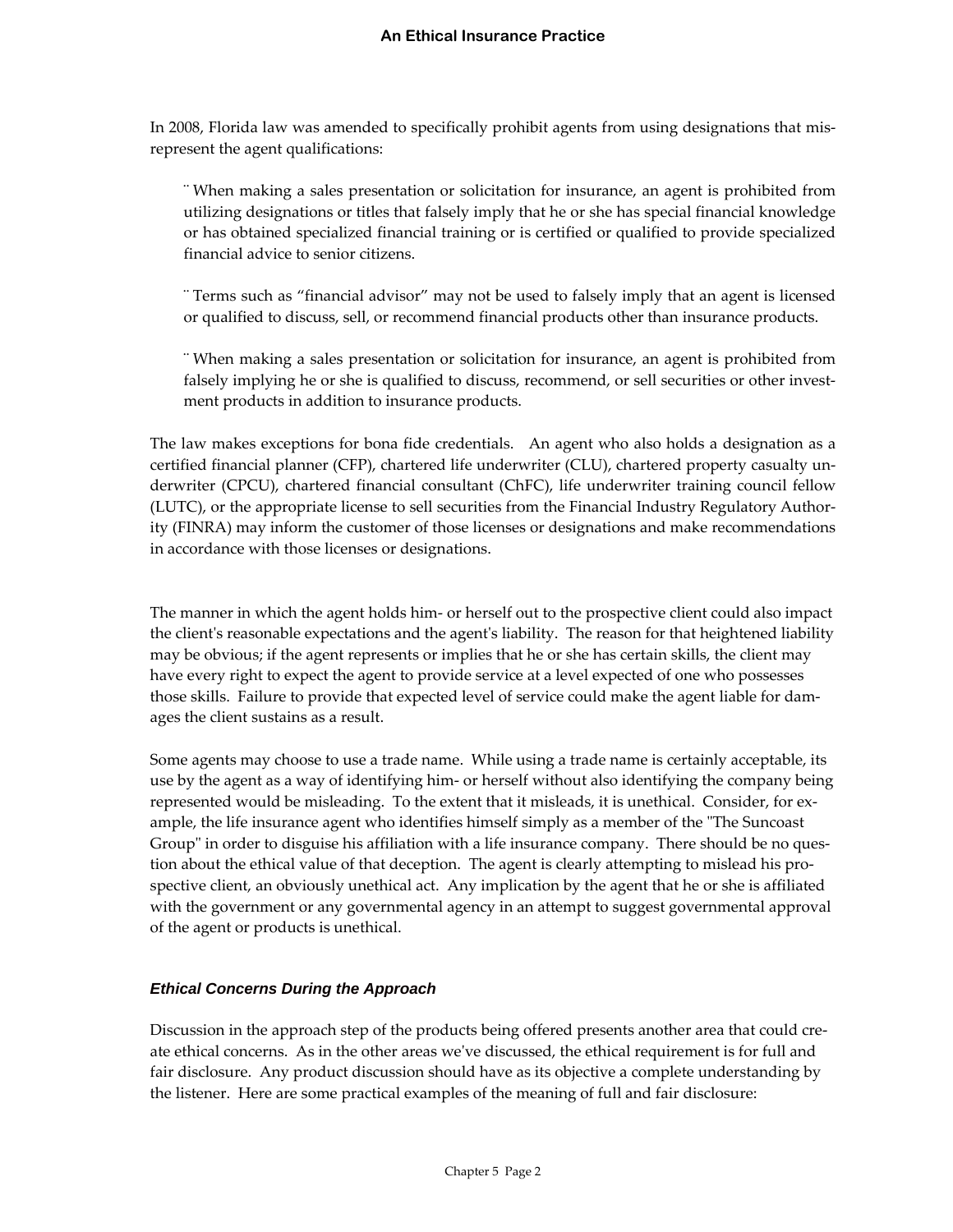- ♦ If the agent states or implies that the products offered involve tax advantages, it should also be stated that only a thorough review of the clientʹs situation would determine if those advantages apply to him.
- ♦ The real nature of the product should not be obscured through the use of unfamiliar names. Any product should be identified by its common name. As an example, the use of the term "plan" or "private pension" to describe a life insurance policy could be unethical since those terms would tend to obscure the true life insurance nature of the product. Likewise, to refer to an HMO as "health insurance" would mislead potential purchasers as to the nature of the underlying product.
- Using highly technical information about the products being offered that could be expected to mislead the person(s) receiving the information is unethical even if the information is true in every regard. If the initial approach is made by telephone, as is normally the case, the agent should usually avoid discussion of specific products since adequate explanation in the rela‐ tively short space of time on the telephone is difficult. An attempt to discuss a complex financial product in this setting often results in misunderstandings. Unless the prospect is highly knowledgeable with respect to the product, a brief explanation is more likely to cause confusion rather than understanding.
- ♦ Even providing the prospect with a disclosure documents such as an outline of coverage or prospectus ‐‐ without a discussion of the various costs of the product with the prospect ‐‐ could be unethical if the agent believed the documents would not be read. A failure to discuss costs would be less than full and fair disclosure.

## **Interviews**

Usually, the first substantive step in the sale process is the **opening interview**. The principal func‐ tion of the opening interview is to continue to develop the rapport created in the approach step. The opening interview is typically followed by the fact-finding interview. As was mentioned in earlier chapters, insurance agents have a fiduciary responsibility to the insurers they represent. The ethical principles governing full disclosure require that the prospective client be fully apprised of the agent's status as an advocate for a financial product or products.

To be ethical, agents must share identifying information with the client. This includes the agentʹs status as a property and casualty, health or life insurance agent. If the agent represents a particular company, the status as a representative of that company needs to be disclosed, as well as any other relevant business arrangements.

Often the prospect needs to be disturbed about his or her present situation before taking any steps to improve it. There is a fine line, though, between rousing a client's interest and scaring them. Any effort to outline risks should be balanced and represent realistic scenarios.

Agents also use testimonial letters from satisfied clients. If you choose to use testimonials or en‐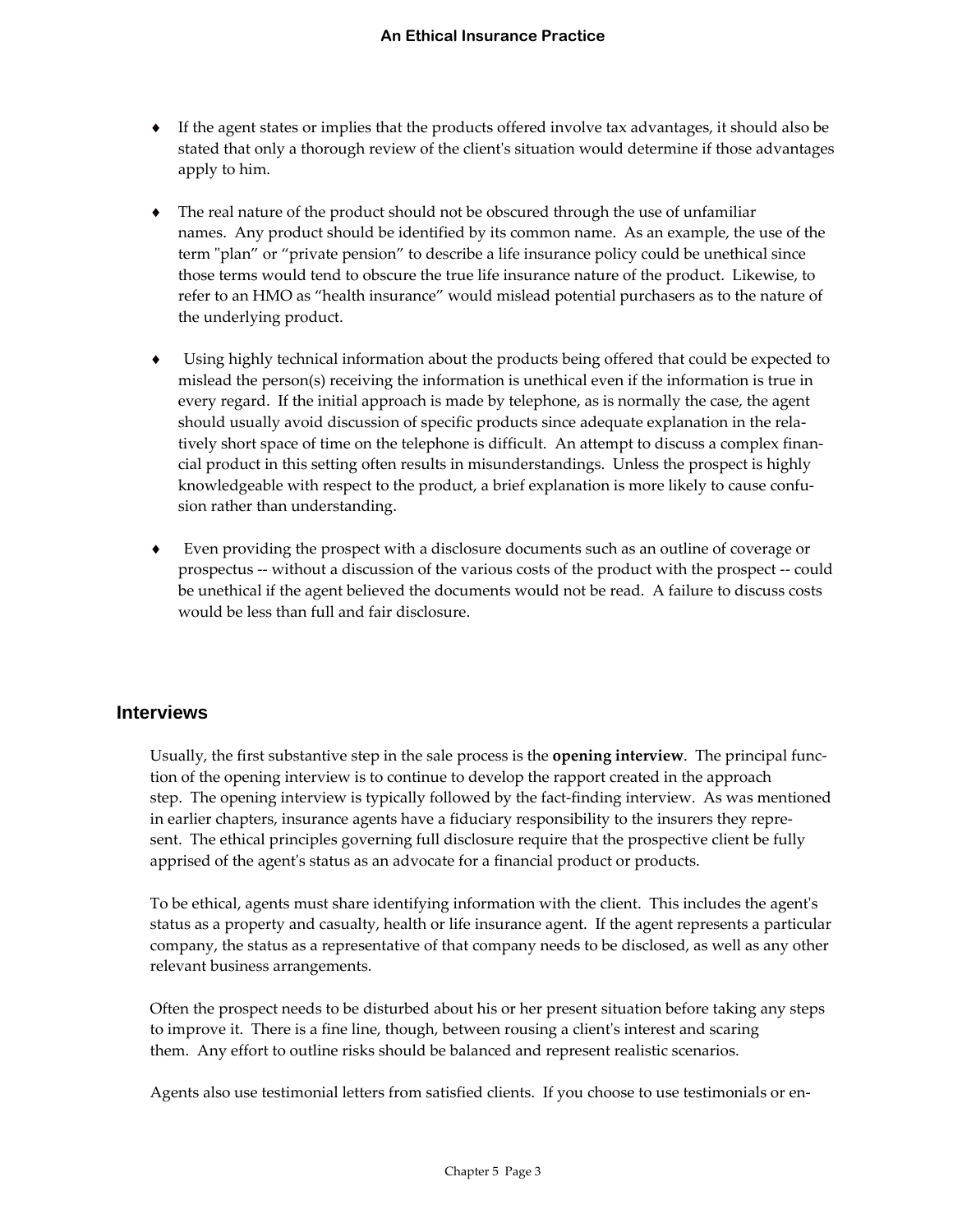dorsements, they must be genuine and reflect the endorserʹs *current opinion*. Any financial interest held by the endorser ‐‐ for example, that it is a *paid* endorsement ‐‐ must be disclosed.

Sometimes a **fact‐finding interview** is scheduled as a separate meeting; but just as often, it flows as a natural extension from the opening interview. The object of the fact-finding interview is to gather sufficient information to analyze the client's needs and support a recommendation that is suitable to the client's situation -- consistent with his or her objectives and tolerance for risk.

Usually, the fact-finding step of the sales process presents few specific ethical issues that have not already been considered. The agent has an ethical and legal duty to make a diligent effort to deter‐ mine all of the clientʹs circumstances that are relevant to his financial situation. For the financial services agent seeking to make a suitable recommendation, these circumstances include the prospectʹs current finances as well as his or her hopes and dreams.

Whenever interacting with the prospect, care must be taken to ensure that your questions don't inadvertently lead the prospect to believe that you are in the business of providing services not ac‐ tually provided. For example, a general lines agent is discussing an auto policy's personal injury protection (PIP) and questions an applicant about her current health care coverage as part of the fact-gathering process. The agent should not suggest that PIP is a substitute for comprehensive health coverage, nor should the agent imply that he is a health insurance agent unless that is indeed the case.

Likewise, the marketing tools that the agent uses could lead the prospect to erroneous conclusions. For example, suppose the data‐gathering form shown to the prospect is titled *Financial Plan‐ ning Form.* It would be reasonable for a client to come to the mistaken conclusion that the agent is in the business of providing financial advice for a fee – as opposed to earning a commission on sales. Agents have the responsibility to avoid anything that could reasonably be expected to mislead the prospect. Additionally, you have the ethical responsibility to correct any misperception of which you become aware.

## *Privacy of Client Information*

Federal law requires financial institutions, including insurance companies, banks, brokerage firms, etc., to safeguard the privacy of client financial information. The Financial Modernization Act of 2002, also known as the Gramm‐Leach‐Bliley Act, limits the ability of financial institutions to share non‐public financial information. This federal law requires state regulatory authorities to enforce restrictions on the use of such client information -- Florida's Department of Financial Services complies with this federal mandate.

In general, the rules require insurers to notify policyholders and other customers of their privacy rights (what type of information is collected and disclosed, the types of affiliates and other third parties with whom information might be shared, etc.) This disclosure is required when the relation‐ ship is established, and an annual notification thereafter. Customers must be given the opportunity to "opt-out" of information sharing for marketing and other purposes not related to the execution of the contract. Non‐public information may be disclosed to the extent it is necessary to implement the contract. This rule also extends the policyholderʹs privacy rights to health information collected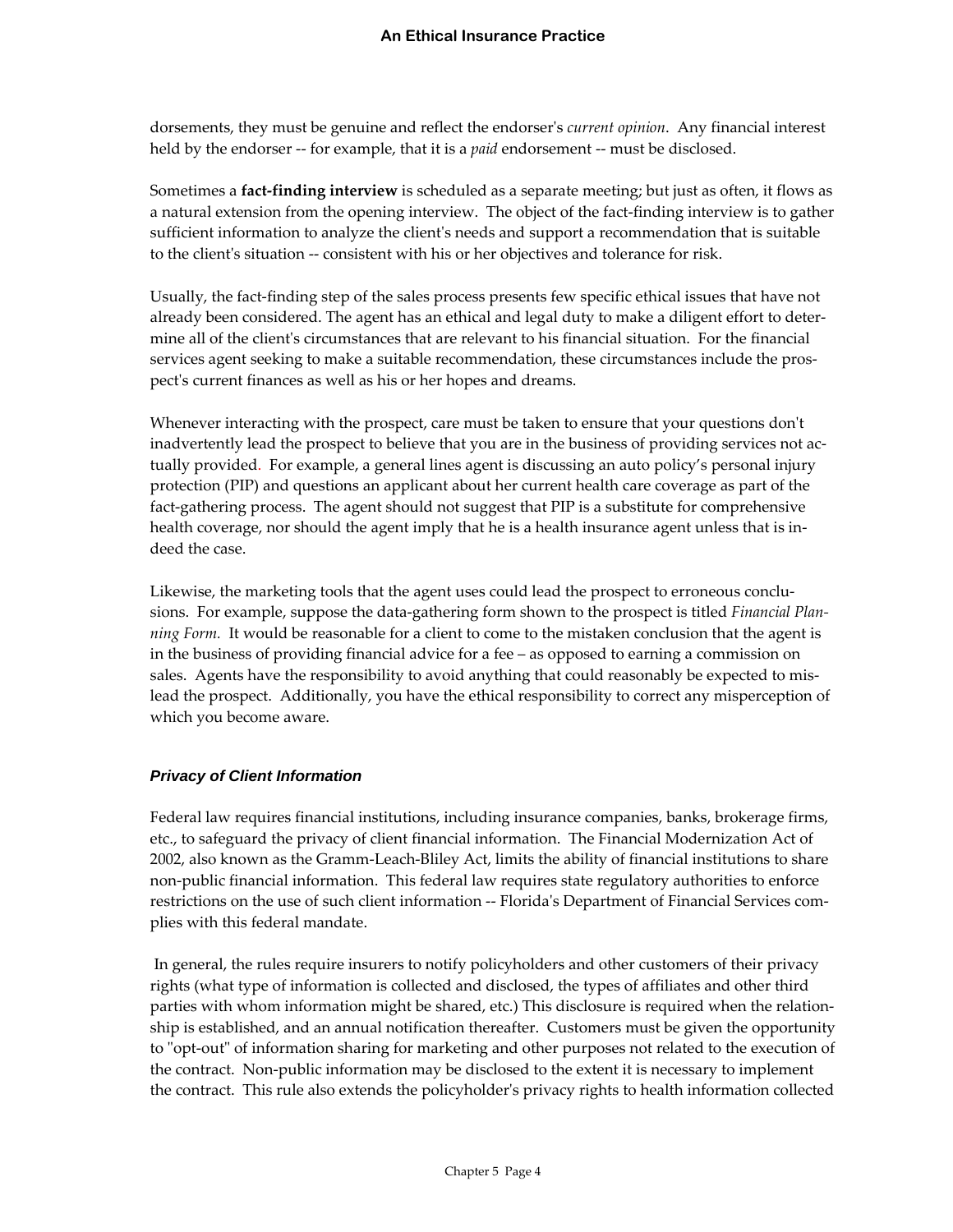by the insurer. Agents should be aware that information collected during the fact-finding interview is "privileged" and the consequences of unauthorized disclosure of financial and medical information.

## **Presenting Recommendations**

A critical step in the sales process is the presentation of the agent's recommended course of action. The purpose of this step is to present to the prospect a solution to a need that he or she has admitted having. Two primary ethical considerations of this step are suitability of the recommen‐ dation to the clientʹs needs and a balanced disclosure of risks and benefits.

The only ethical recommendation an agent can make is one that is "suitable" for the client. The overriding ethical issue with respect to product selection is that it must be suitable to the prospectʹs particular circumstances and the produce meets the client's needs.

During the early phases of the sales process, agents should inquire as to the prospect's tolerance for risk ‐‐ financially and psychologically. Prospects will vary substantially from one to the other in their risk‐comfort levels. While many will avoid risky planning strategies, others will try to push the envelope as much as they can. When discussing the possible use of strategies or products that involve risk, the key ethical consideration for the agent is appropriate risk disclosure. The competent agent will understand the risk being taken by the prospect that implements a proposed strat‐ egy; often, however, the prospect's awareness level is far below that of the agent. The agent's failure to advise the prospect of the risks inherent in the adoption of any recommended strategy is un‐ ethical and likely to expose the agent to the risk of a malpractice claim.

The second ethical consideration in the presentation step concerns how the product being pre‐ sented is communicated to the prospect. Obviously, the product must be properly identified. Regardless of the nature of the recommended product, it needs to be referred to in terms that offer understanding. Agents should use general terminology to identify the recommended prod‐ uct. Insurance products should be described as a means of protection, not as an investment vehicle. Calling the product by a name that is unfamiliar to the prospect may result in its true nature being disguised. To do so intentionally is unethical.

## *Misleading Terms*

Selling often involves educating the prospect has to how a recommended product functions. When the client possesses only a rudimentary knowledge of financial products, this process is frequently done by explaining the unknown in terms of what the client already knows. This fundamental teaching technique is commonly used when selling insurance coverage since insurance tends to be a somewhat complicated subject for many customers.

Using that teaching technique, we might use phrases like "similar to" or "very much like." However, this intention to make insurance clearer and its benefits more obvious to our prospects may have unintended and serious adverse consequences. The ethical risk of an analogy is that it often leaves out more important information than it imparts. As a result, the prospect may have an in‐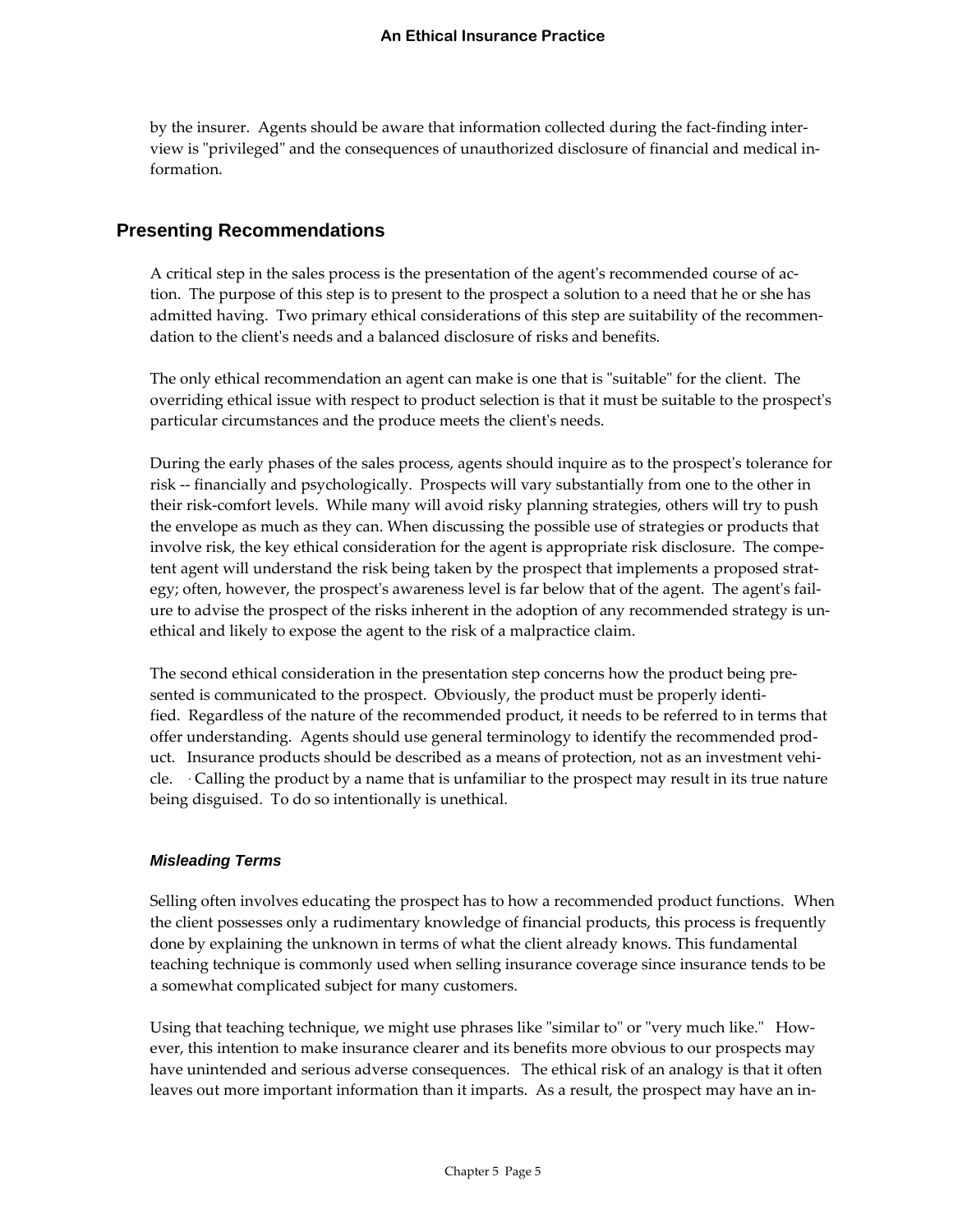complete and erroneous understanding of the product. For example, referring to the personal in‐ jury protection of an automobile policy as "health insurance" overlooks the limited role that cover‐ age may afford the client.

In many cases, the customer remembers only the analogy and may believe the insurance product is identical to the product to which it was compared. Eventually, the customer may discover that the insurance is not identical to the product used in the analogy. Frequently the customer then feels that the insurance product has been misrepresented and that he or she has been misled.

Since the ethical requirement in the insurance business calls for the full and candid disclosure of everything that is material to the sale, the agent needs to avoid any terms that might tend to ob‐ scure the facts. It is both ironic and unfortunate that the terms that might have been used to help clarify the insurance product at the time of the sale are often viewed as obscuring those facts the agent hoped to make clear.

Since certain terms have a high likelihood of ultimately being misleading when used to describe the features of insurance products, the ethical agent will take pains to avoid them. Premiums should never be referred to as "contributions, deposits or investment". Insurance policies should be referred to as such, not as "accounts, plans, programs or strategies". Instead of illuminating the agent-customer conversation, these terms obscure it. Likewise, agents should be careful to not confuse the terms "tax‐deferred" with "tax‐free"—and any discussion of tax benefits should be full and balanced.

Another ethical concern is when the terms used to refer to insurance products have a different meaning when applied to non-insurance products. For example, a dividend on a participating insurance policy is in reality a refund of premiums paid by the policyholder. In non-insurance contexts, dividends are a return of profits earned by a corporation. To state that policy dividends are an "investment return" or to allow a client to believe that is misleading and unethical, for a couple of reasons: It misstates what a policy dividend truly is, and it mistakenly draws a parallel between insurance and securities.

In summary, misrepresentations, whether deliberate or unintentional, are the root cause of many ethical lapses. The misrepresentation may be in writing, but is more often verbal. In most cases misrepresentations are unintentional ‐‐ the agent believes that he or she is being truthful ‐‐ but the agent's ignorance is not a defense against liability arising out of unintentional misrepresentation. The existing laws that hold agents responsible for misrepresentation are generally based on the premise that agents have an ethical duty to know what they are selling and to present policies in a truthful manner.

#### *Comparisons*

Comparisons of insurance policies must be approached carefully. It is rare when an agent com‐ pares two policies with identical coverage. More likely, comparisons of policies will be "apples-tooranges". The purpose of a comparison is to educate a client, so that he or she is better able to make a fully-informed decision. A fair and balanced comparison that details the pros and cons of each product along with a detailed examination of their similarities and differences is the only ethical way to do that.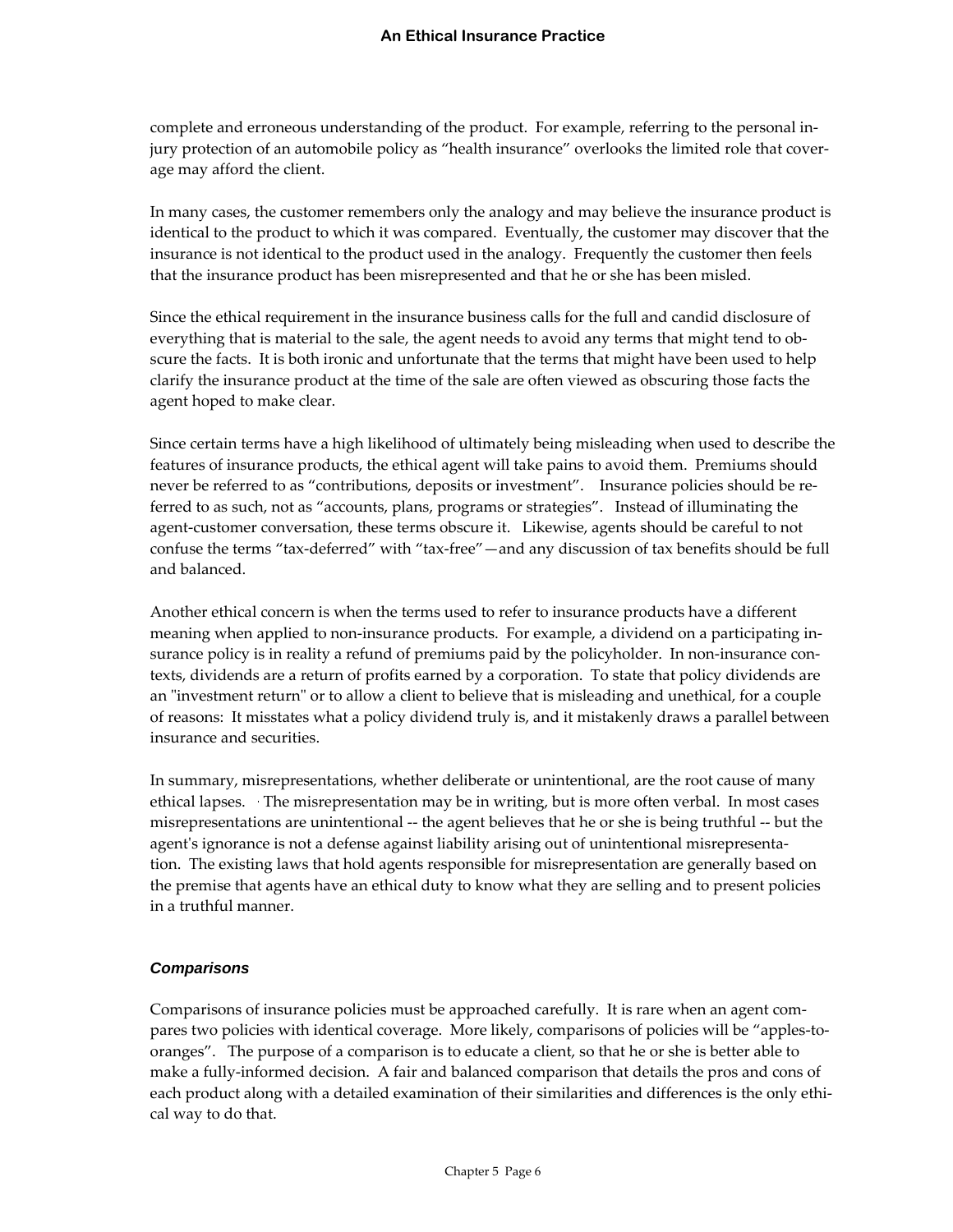Rarely does an agent represent the full range of insurance products available in the market‐ place. Clients may be approached by agents of competing insurers. Agents will often present the relative merits of competing products or sponsoring companies. The ethical imperative in such a comparison is that it must be balanced and complete. A "balanced" comparison is one that compares all of the important features of the products and examines the advantages and disadvantages of both products. It is obvious that the intentional misstatement of fact concerning a competing company or product would be unethical; it may be less obvious that the intentional *omission* of ma‐ terial information would also be unethical. The guiding ethical principal is that a comparison must include a comparison of all of the important features.

Statistics are often necessary and helpful when comparing products or companies; they must be substantiated and referenced whenever they are used. Agents should be careful that statistics be used only to clarify a comparison and not used to confuse the prospect or obscure the facts.

#### *Marketing Materials*

Insurer‐provided product illustrations and sales materials normally present few ethical problems ‐‐ principally because they are insurer‐provided. The significant ethical issues generally arise when the illustration is not insurer‐provided but is created by an outside vendor or by the agent. Insurers often prohibit the use of illustrations created by their agents unless the illustrations have been approved by the sponsoring company. The obvious reason for the prohibition is that company‐created illustrations contain important information that helps provide a balanced and complete presentation of the product to the prospect.

While an agent should only present illustrations provided by the sponsoring companies, sometimes it may be desirable to present supporting or ancillary information to the prospect. These supporting illustrations present a large area of ethical concern. In order to comply with ethical obligations, an agent should be sure these supporting illustrations are accurate, balanced and complete, and presented in a manner that enables the client to understand the situation as it truly is. For example, an illustration that presents only the benefits of an offering without consideration of the atten‐ dant costs would be unbalanced, misleading and unethical.

Any sales literature used by the agent -- including agent-created supporting illustrations -- should be submitted to the companies whose products are illustrated for their input and approval. While many companies require submission of sales literature, the agent should submit the point-of-sale supporting information used to all of the companies represented, *whether or not they require such submission*. Insurers are generally better equipped to assess the ethical and legal pitfalls inherent in the literature. And, we shouldn't forget that the agent has an ethical and legal duty to those companies that could be held liable for his acts by virtue of the law of agency.

## *Testimonials and endorsements*

Florida regulations require testimonials and endorsement by third parties to "be genuine, represent the current opinion of the author, be applicable to the policy advertised and be accurately repro‐ duced". If the person endorsing the insurance product is considered a "spokesperson"", the spokesman most likely must be licensed as an insurance agent. A spokesperson is anyone who has a financial interest in the insurer, is in a policy‐making position or is in any way directly or indirectly